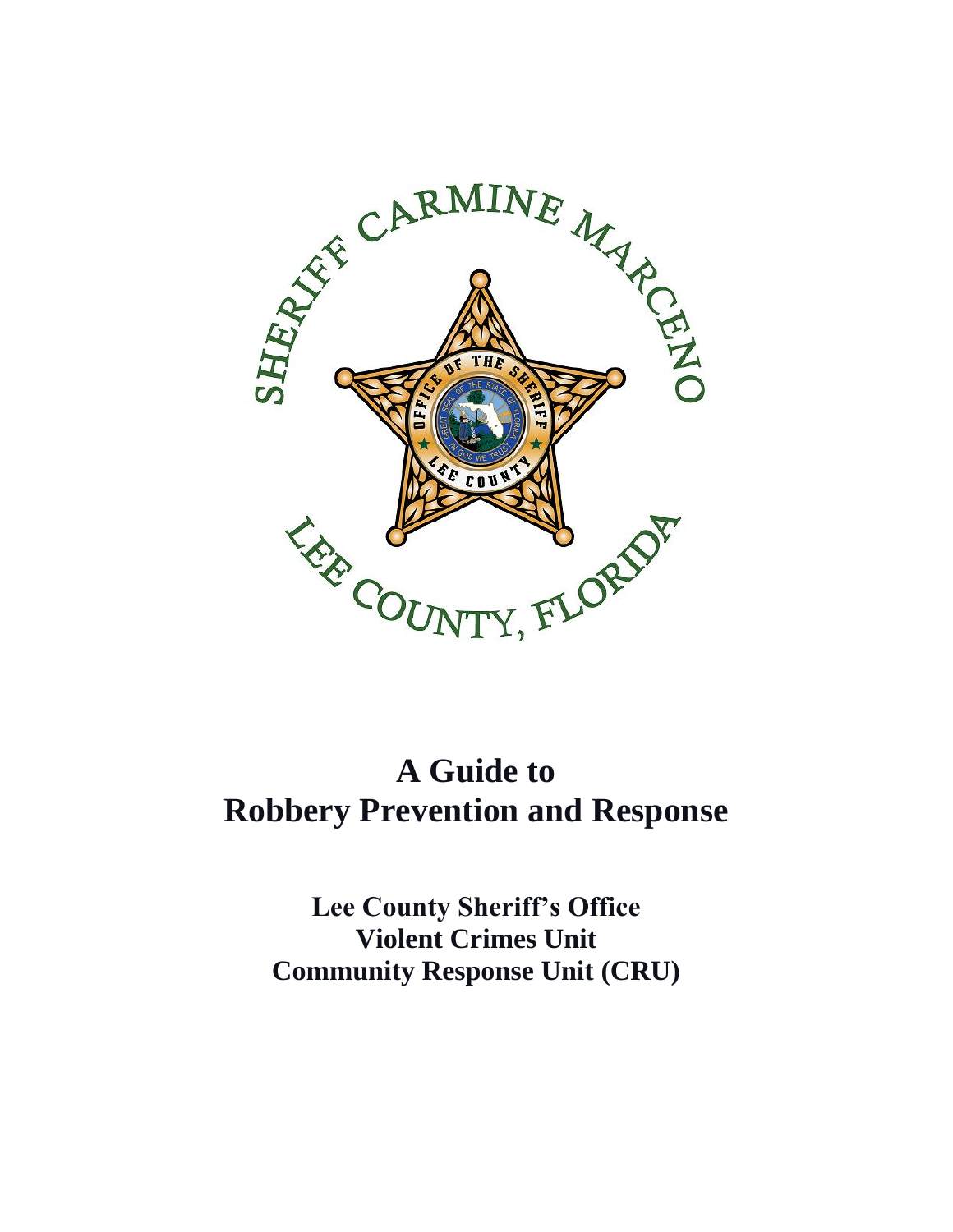*Disclaimer: If you see something, say something, make the call! If you are a witness to a crime, contact the Lee County Sheriff's Office or SWFL Crime Stoppers at 1-800-780-TIPS (8477).*

# **Robbery Prevention**

Robbery is a crime against your person rather than against your property. If someone breaks into your home or business and takes property from the premises, the crime is called a burglary. However, if you are confronted by an individual on the street or in your home, car or business and force is used or threatened against you, you have become the victim of a robbery.

#### **It is important to remember two things:**

- 1. Robbers want one thing your money or property and they want it quickly.
- 2. Robbery is a risky business and robbers are usually nervous. You do not want to delay a robbery in any way and increase the potential for violence. Give the robber what he or she wants and do it quickly.

# *Do not risk your life, or another person's life, for property***!**

# **Be Alert**

## **Robberies occur at predictable times,**

*Businesses* - Opening and closing periods are particularly vulnerable times due to low staffing and large amounts of cash on hand. Lunch hours are primary times for the same reasons. Robberies increase during the holiday season due to the increased cash volume and the presence of large crowds that distract and preoccupy store and company personnel.

*Individuals* - Be aware of their surroundings, especially during nighttime hours; when possible, walk-in pairs or in a group.

Robberies are often crimes of opportunity and any steps one takes to lessen those opportunities, the better.

#### **Report suspicious activity,**

If you observe an individual or occupied vehicle lingering around your business for a time, or in a manner that makes you suspicious or uncomfortable, write down the license number, the color of the car, and description of the individual and call the Lee County Sheriff's Office non-emergency number (239-477-1000). Be sure to inform other employees of your suspicion.

#### **Visibility**

Good visibility allows employees to be aware of suspicious activities outside the store.

It also increases the chance passerby's will observe robberies taking place inside the store.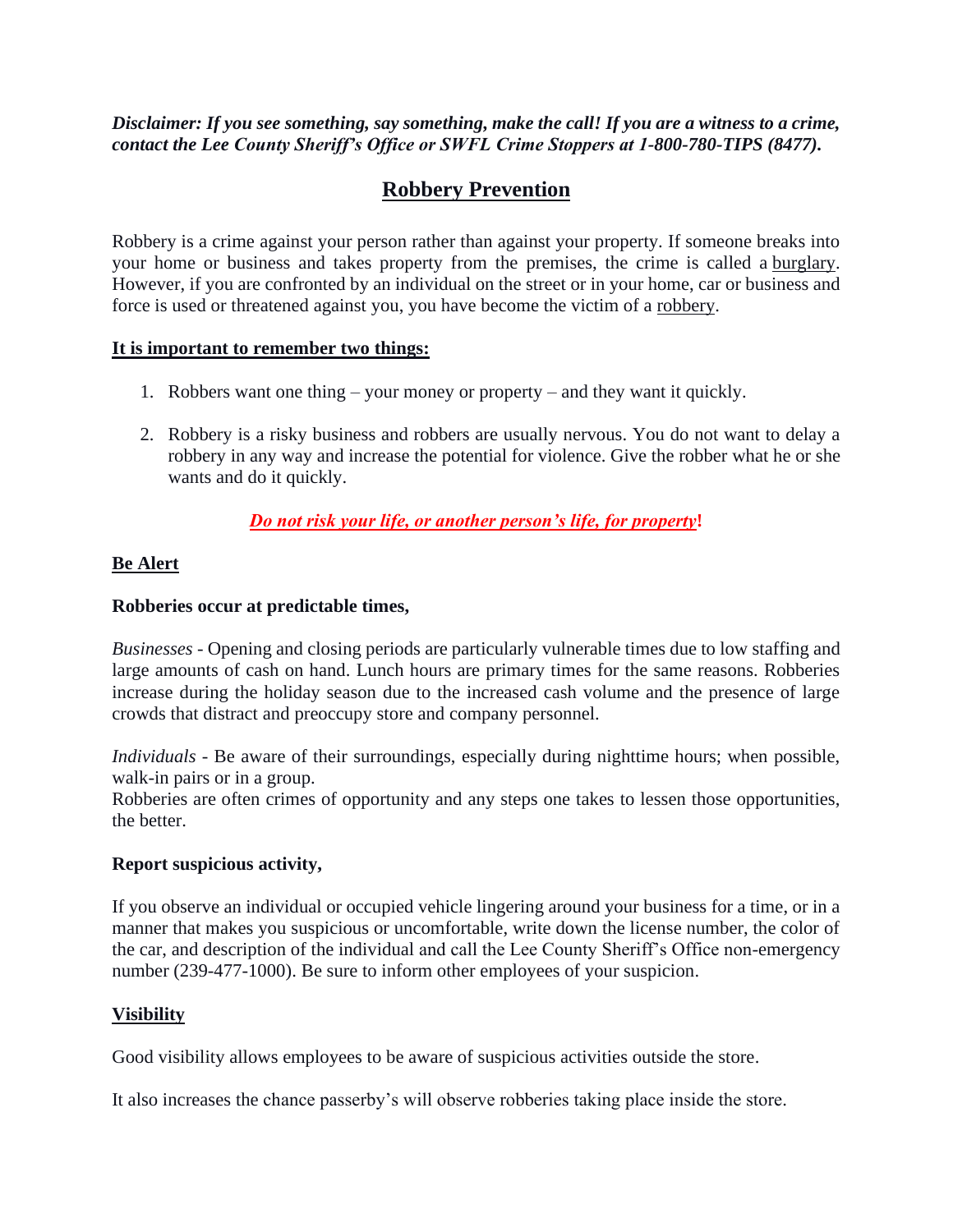Individuals should walk in open, clear areas with others when possible (during daytime hours or in well-lit areas).

Businesses should keep doors and windows clear.

Post any necessary signs to the side, top or bottom of the display windows to allow maximum visibility into and out of the store.

Locate the cash register in a central place.

Keep it in clear view of the door, with the customer's back to the entrance. The register should be visible from the outside.

Keep counter displays low; this allows employees to see over the top. You can also rearrange displays to allow surveillance up and down both sides of each aisle.

Place wide-angle mirrors in strategic locations to assist with visibility in blind areas of the store.

Make sure interior lighting provides good visibility in the store at all times.

Outdoor lighting should be even and directed toward the sides of the building, not outward where glare can create hiding places for robbers.

#### **Cash Control**

Businesses should not keep unnecessary amounts of money in the till.

Individuals should refrain from carrying large sums of money.

Keep only the amount you will need to conduct normal business and transfer the rest to the bank or a safe. Provide an anchored drop-vault for employees and do not provide them with the key or combination to the safe. Post the fact that you use a drop-vault and, therefore, cannot make change for large denominations.

Drop all checks and food stamps.

Allow customers to see you do this and explain why. Ask customers for exact change or the smallest bills possible.

During the evening, take even greater precautions.

Check to see that outside lights are on and working. In money order sales, collect money and make your drop before printing the money order. Open unused register drawers and tip them for display.

Make trips to the bank often, varying travel times and routes to reduce predictability.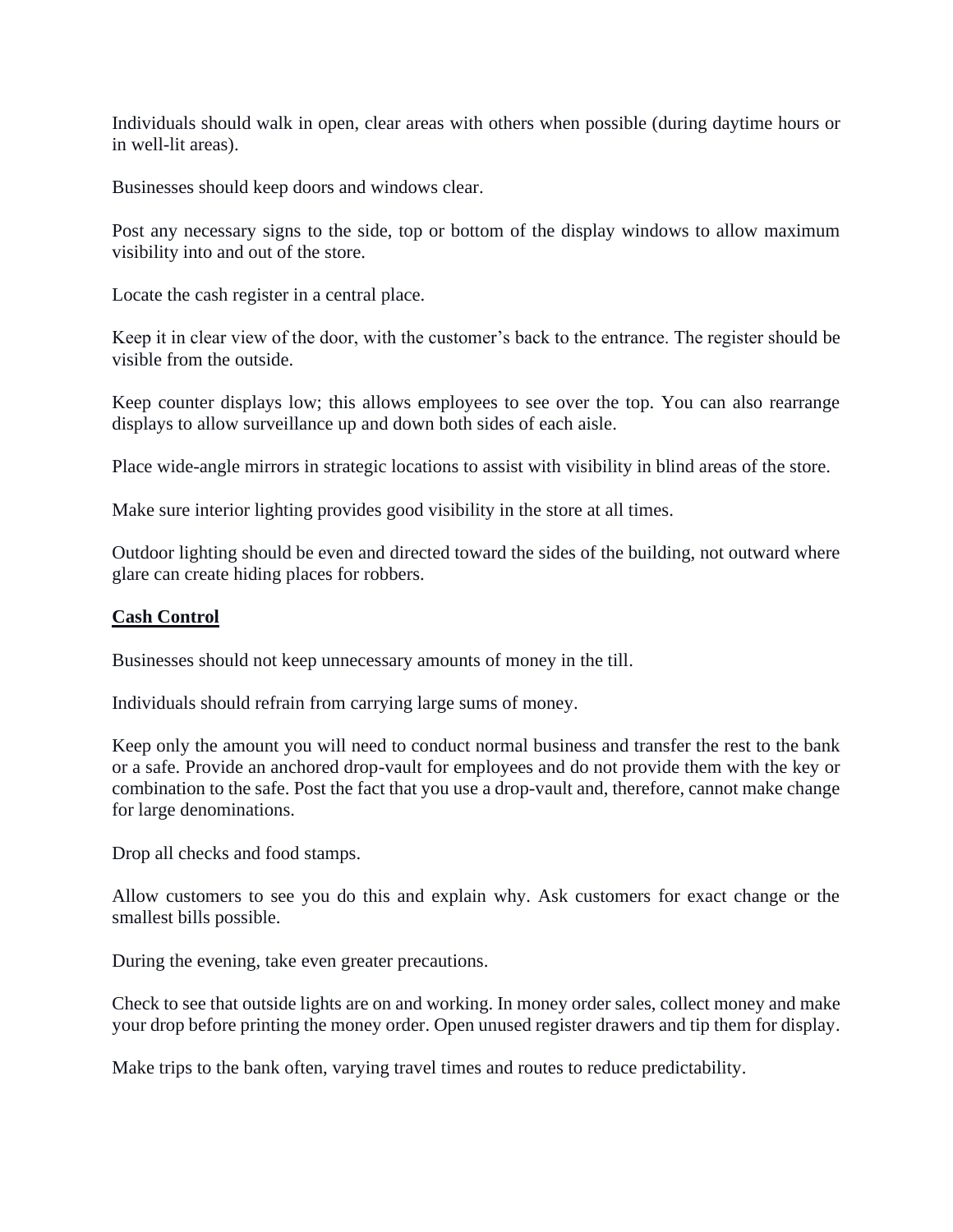Carry money in a disguised container and have someone accompany you when possible. If you are making a night deposit, do not approach the deposit unless it is clear of other people. For high-risk areas, or when transferring considerable amounts of cash, consider employing an armored car service.

List some serial numbers from larger bills before going to the bank.

Be aware of any suspicious persons lingering near the store. Call 9-1-1 if necessary.

Drive or walk directly to an open business, police or fire station, if you feel you are being followed while transporting money.

Post store policy that no more than some pre-determined amount (often \$25 to \$50) is kept in the register at one time and that the store will accept no larger than \$20 denominations.

When the clerk receives the \$20 bill, it should be dropped immediately. Never place large bills in the drawer under the tray. Robbers know this practice.

## **Building Security and Security Devices**

Control access to the building.

Keep all doors locked, except for the main entrance. Ask employees to use the main entrance.

Install a lock on the back room door that can be unlocked from the inside.

Supply this room with an extra key, a phone, and a panic button. This will enable an employee to summon help if locked in during a robbery.

Create a sense of territoriality: People should feel they are on your turf when they enter the store and not free to do as they wish.

Install a door signaling system like a buzzer/bell to alert staff of new arrivals.

Use signs inside and outside the store to emphasize your security policy on limited cash on hand and employee inaccessibility to the safe.

Silent "hold-up" alarms should be considered.

Alarm signaling devices can be installed on the floor and tripped by foot, wired to a money clip in the till, hidden under the counter or inside an office or freezer, among other possibilities.

#### **Identification**

Greet each customer.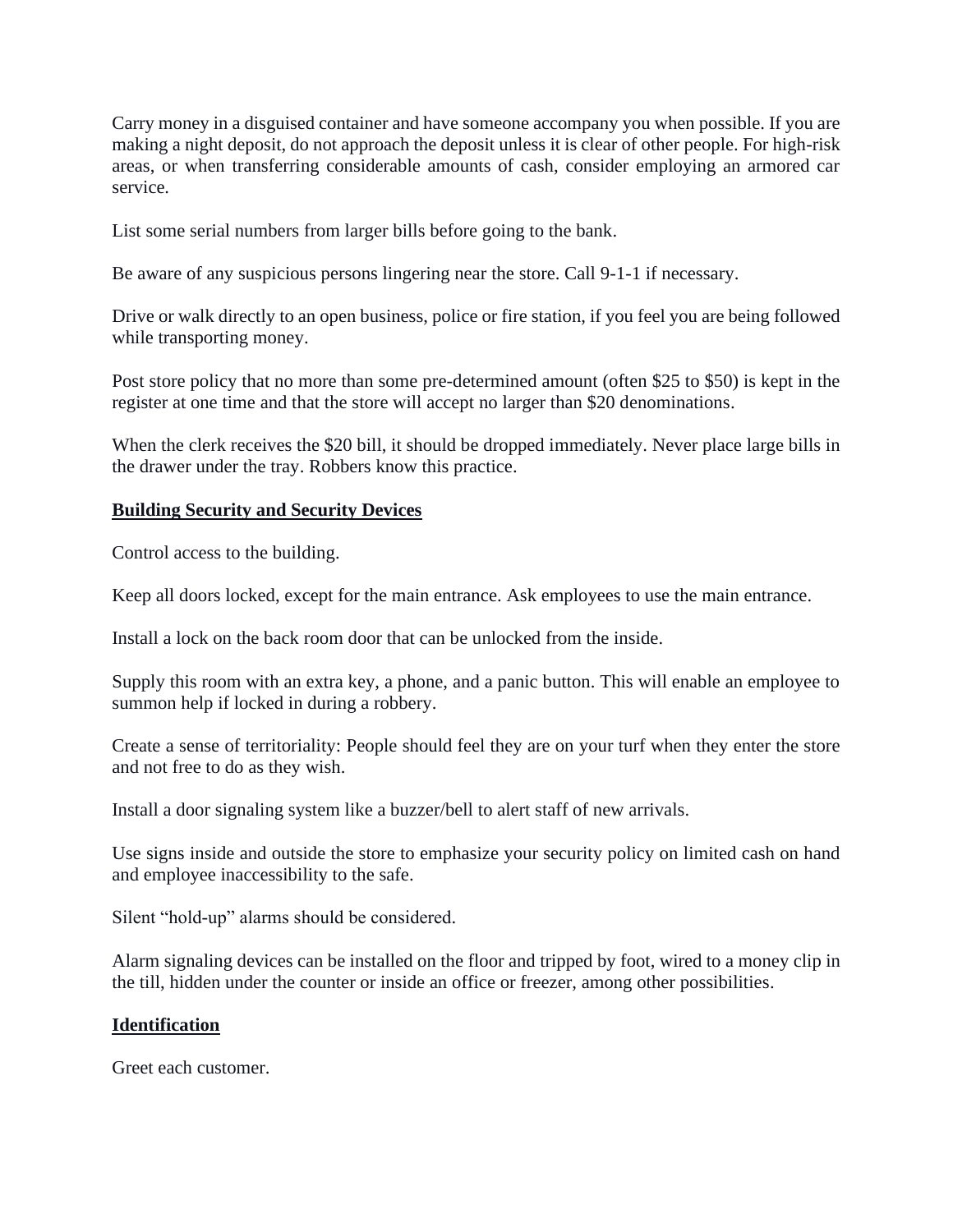Establish eye contact and remember their general appearance. Good customer service discourages hesitant robbers, as well as, other thieves. This attention to detail conveys control and puts people on notice they have been observed and can be identified later.

Place height markings along the vertical frame at the entrance. This allows employees the ability to tell how tall the robber is at a glance.

Consider installing a quality video camera and recorder kept high on the wall, but visible.

Do not use fake cameras. Robbers know the difference. Have several cameras connected to the system, some visible and some not. Only the managers should have access to the footage.

#### **Policy Considerations:**

Check references of prospective employees. Do a background check of previous employers.

Keep a file on all employees, including their pictures. Past employees know the store procedure and where money is kept. They sometimes share this information with others who use it to plan robberies at the store. Pictures of suspects are much more useful than verbal descriptions.

Re-key locks and alter safe combinations or codes when employees are dismissed for cause.

# **Response to Robbery**

# **During the Robbery**

#### **Remain calm.**

Most robbers do not wish to harm their victims. They are only interested in getting money or property. The calmer you are, the less chance there is of the robber becoming agitated or dangerous. This also increases your chances of getting a more accurate description of the robber and being of greater assistance in the robber's apprehension.

#### **Do not argue, fight, surprise or attempt to use weapons against a robber.**

The suspect has already taken a major risk by entering your store and is usually as frightened as you are. Because of this, additional provocation on your part could make the situation worse. Therefore, give the robber exactly what he or she wants and do it quickly. Do not take unnecessary chances with your life.

#### **While you should cooperate with robbers, don't volunteer any assistance.**

Don't give all the money if the robber only asks for \$10's. Don't give checks voluntarily.

Activate silent alarms or other security devices if you can do this without detection.